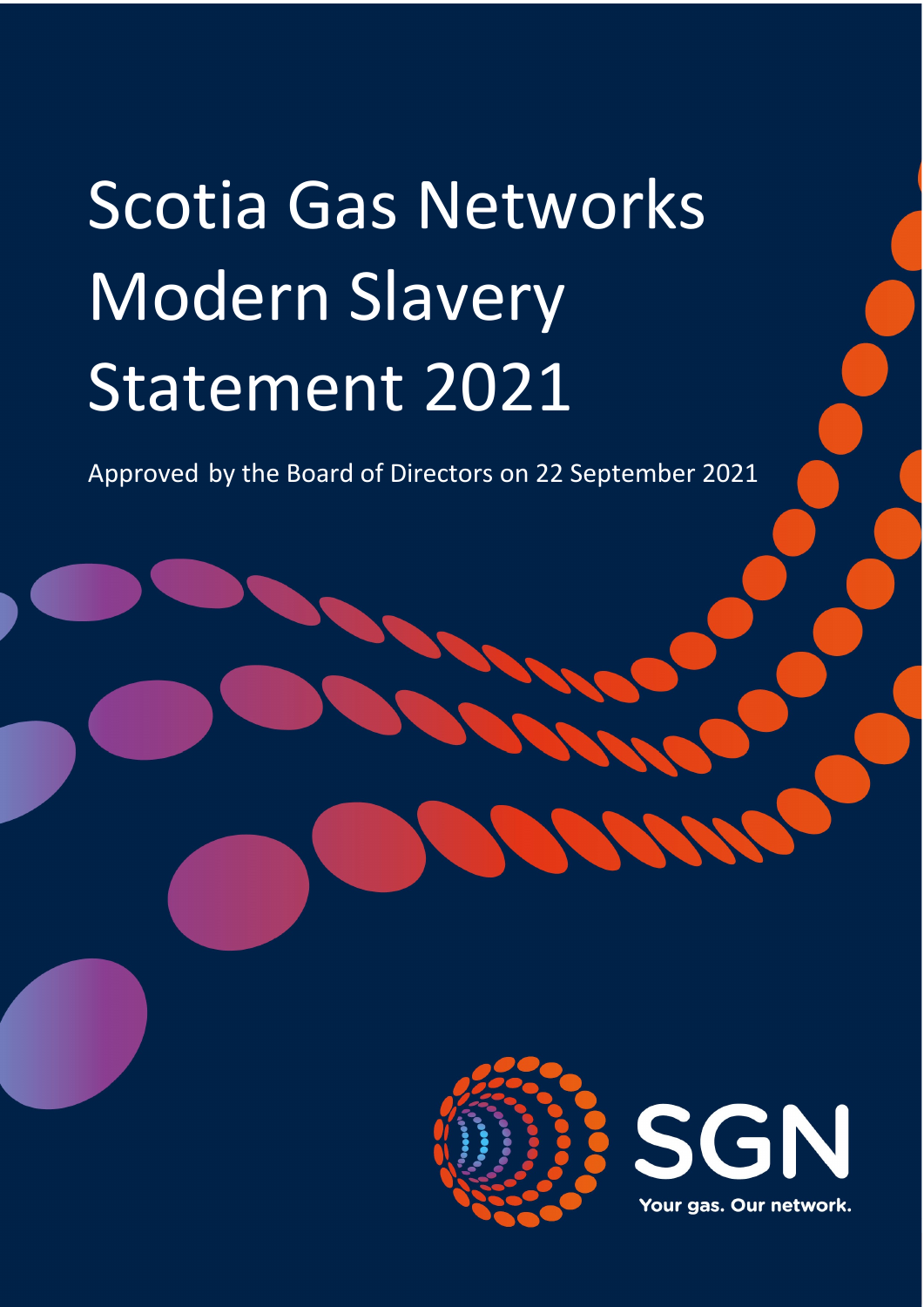## Contents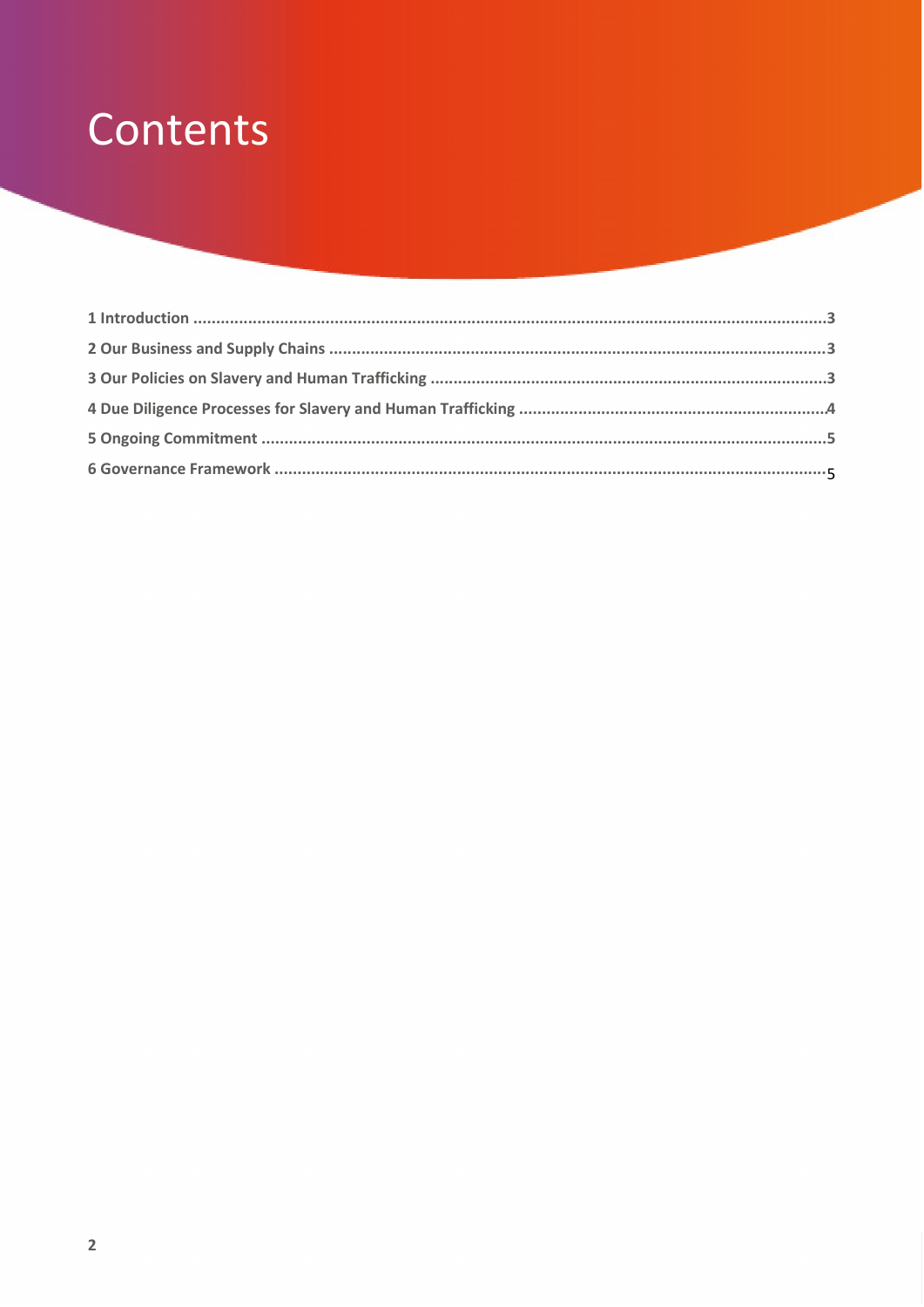**Scotia Gas Networks Limited and any subsidiary within its group (SGN) has zero tolerance of modern slavery in all its different forms, both in our business and in our supply chain.** 

**While our joint venture companies do not currently meet the threshold for publishing a Modern Slavery Statement, we also require them to comply with the provisions of the Modern Slavery Act.**

**This statement sets out the steps that SGN has and will continue to actively take to address any risk of slavery and human trafficking taking place within any part of our business and supply chain.** 

#### **1 Introduction**

The definition of modern slavery is broad and includes forced labour, servitude, slavery, human trafficking, debt bondage, forced or servile marriage, descent-based slavery or child labour. It is a global and growing problem. SGN understands that no sector or industry is exempt from the potential of modern slavery.

This statement is made in accordance to section 54(6) of the Modern Slavery Act 2015 and constitutes SGN's modern slavery statement for the financial year ending on 31 March 2021.

#### **2 Our Business and Supply Chains**

SGN is one of the UK's biggest utility companies with a supply chain value of over £500 million per annum, operating across Scotland, Southern England and in Northern Ireland. We manage the network that distributes natural and green gas to 5.9 million homes and businesses. We employ over 3,700 highly skilled employees who work within our businesses regulated by the Office for Gas and Electricity Markets (OFGEM) and the Northern Ireland Utility Regulator (UREG), as well as our non-regulated business entities.

SGN is jointly owned by SSE plc (33.3%), Apple Newco Limited (25%), Borealis Infrastructure Europe (UK) Limited (25%) and Blue Spyder B 2016 Limited (16.7%). All four shareholders oversee the three regulated operating companies in Scotland, Southern England and Northern Ireland as well as the holding company and a number of unregulated companies.

SSE provides corporate services to SGN, including payroll and procurement, under a master services agreement.

#### **3 Our Policies on Slavery and Human Trafficking**

SGN's approach to the risks of slavery and human trafficking can be found within a number of our policies and practices.

To ensure that modern slavery does not exist within SGN's own direct operations, SGN undertakes a robust approach in our recruitment processes, ensuring that all employees within SGN have the appropriate rights to work in the UK. The UK Government's right to work checklist outlines simple right to work checks to be conducted before an individual is employed and this is strictly adhered to by SGN.

Following this guarantees that the right to work is evidenced for all direct workers and relevant verification and vetting checks are carried out. Further to this, all new and existing employees are subject to prescribed right to

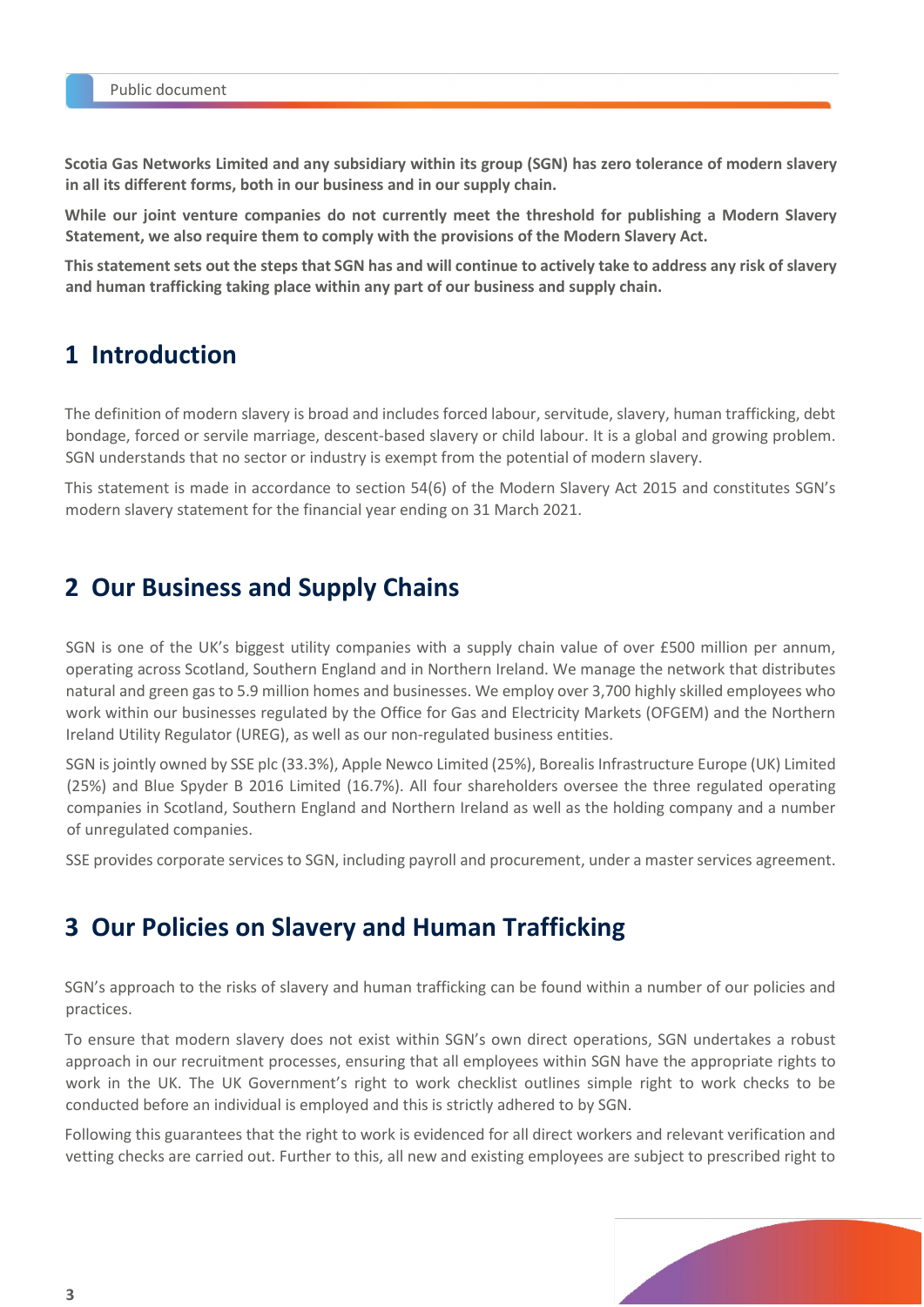work checks to ensure that SGN does not employ illegal workers thereby ensuring compliance with the Immigration, Asylum and Nationality Act 2006.

SGN's Vetting and Verification procedure provides details on what levels of checks are carried out as standard and the expectation is set that contractors and staffing agencies are subject to the same standards.

In addition, all staff directly employed by SGN are paid the Living Wage or above and in 2020 SGN achieved the goal of becoming an accredited Living Wage employer through the Living Wage Foundation.

Our procurement contracts contain two clauses to mitigate the risk of modern slavery and hold suppliers accountable for ensuring they are taking appropriate action:

- Our modern slavery clause is included in all new goods, works and services contracts and requires that the service provider (and procure that its supply chain) shall comply with Modern Slavery legislation and take all reasonable steps to ensure that slavery and human trafficking are not taking place in its business or its supply chain.
- Our living wage clause is included in all new works and services contracts and requires that the Service Provider agrees to pay all of its directly employed personnel (in respect of the Services) not less than the living wage and ensure all employees of its contractors and subcontractors performing the Services are paid not less than the living wage.

SGN has a Speak Up (Whistleblowing) Policy whereby SGN employees or those working on our behalf can raise concerns in confidence about wrongdoing through both internal and external mechanisms. Within the Policy we specifically encourage reporting on slavery and human trafficking, as well as other ethical matters.

If an individual would prefer not to raise their concern with an SGN manager or HR, then they can use SGN's Speak Up Hotline or directly contact one of the key contacts outlined in the Policy. When incidents are reported they are referred to SGN's Ethics and Compliance team for investigation with outcomes reported and fed back to the Audit Committee.

Modern Slavery is included within our Compliance Training Strategy and in 2020/21 SGN partnered with the Supply Chain Sustainability School which provides high quality training and resources on various topics, including modern slavery.

### **4 Due Diligence Processes for Slavery and Human Trafficking**

In addition to the above, SGN carries out further due diligence processes to identify and mitigate the risk of modern slavery in our supply chain.

Our Procurement and Commercial (P&C) professionals have received training to raise awareness of the Modern Slavery Act. This training highlights the obligations that the P&C function must explore, alongside areas of expenditure that represent a higher risk of modern slavery. The Procurement function is supported by a centralised Standards and Assurance team who manage a number of audits throughout each financial year.

In terms of managing the risk of modern slavery existing within our supply chain, SGN operates several mechanisms to deter this from occurring. All suppliers are required to register on to our Supplier Registration System (SRS), which is externally managed by Achilles Information Ltd (Achilles). This informs SGN that suppliers are committed to our core values and objectives.

The suppliers who intend to tender for regulated procurement activity through the Achilles database are also required to register on the Utilities Vendor Data Services (UVDB), which is a utility industry pre-qualification system widely used across the UK and EU. UVDB is also operated by Achilles, who conduct independent audits

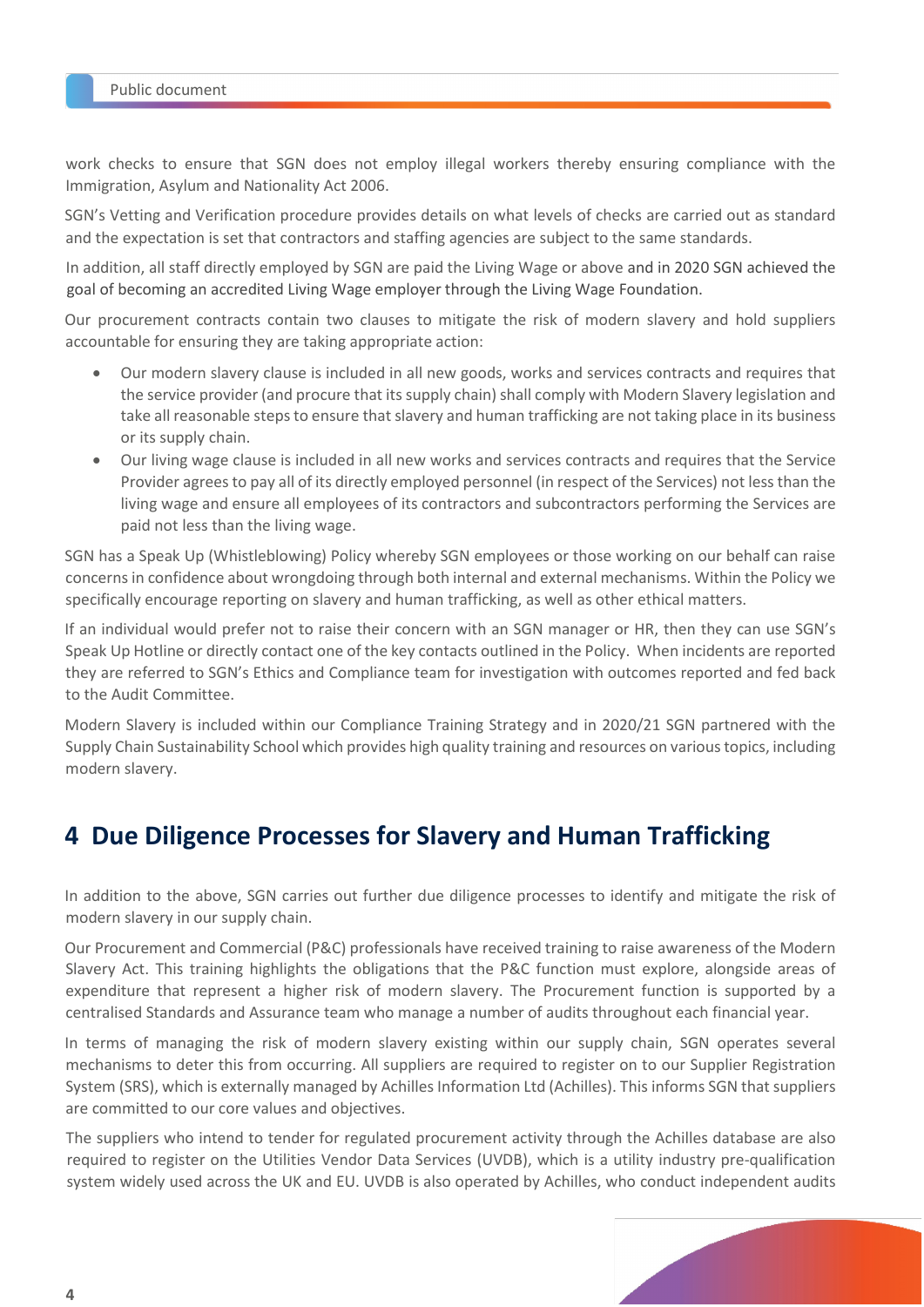of certain suppliers registered on the system against the information they have provided in the questionnaire. The use of the UVDB ensures that the highest standards of supply chain assurance are achieved.

Our pre-qualification (PQQ) template was enhanced in 2020/21 to align with work undertaken by the Utilities Modern Slavery Group (of which SGN is a member) and now includes more robust questions on modern slavery for potential suppliers, which are consistent with the questions being asked by others in the utility sector.

Each year a desk based modern slavery risk assessment is carried out which maps modern slavery risk to our tier 1 procurement expenditure depending on category of spend and country of origin, based on the location of the paid address, by further location data reconciliation or the companies location as recorded on the Companies House database. In 2020/21 this assessment was enhanced to include a new category risk review. All expenditure categories were assessed in terms of high, medium and low risk of modern slavery to assess our 2020/21 expenditure. This enhanced process was carried out by the category managers and reviewed by a central team and we intend to repeat it going forward. The findings will help inform SGN as to where we need to target further action and engagement with our supply chain.

### **5 Ongoing Commitment**

SGN understands that we have a responsibility to continue to assess and mitigate the risk of modern slavery in the long-term and we fully intend to do so.

In 2021/2022 we aim to:

- Further review the nature of the risk of modern slavery within SGN and our supply chain, including the output of the enhanced supplier risk review.
- Review the current controls in place to manage these risks and put plans in place to improve these, if necessary.
- Implement awareness training for all SGN employees and develop more tailored training for key employees.
- Deliver our Code of Conduct, setting out the behaviours and principles of behaviour expected at SGN to supplement our existing policies and procedures.
- Deliver our Supply Chain Sustainability Charter and Code, which will focus on three key areas: tackling climate change, human rights and doing the right thing.
- Establish some key performance indicators to measure the effectiveness of SGN's actions and progress over time.
- Conduct assurance activity to ensure that our joint ventures comply with the provisions of the Modern Slavery Act and take all reasonable steps to ensure that Slavery and Human Trafficking are not taking place in their business or Supply Chain.

#### **6 Governance Framework**

The SGN Board has reviewed and signed off this Statement. The Board will continue to annually review and sign off SGN's Modern Slavery Statement.

SGN operates an Ethics and Compliance Committee made up of Procurement, Legal, Compliance, HR, Finance and Audit professionals who meet at least once every quarter and are responsible for assisting SGN's Executive